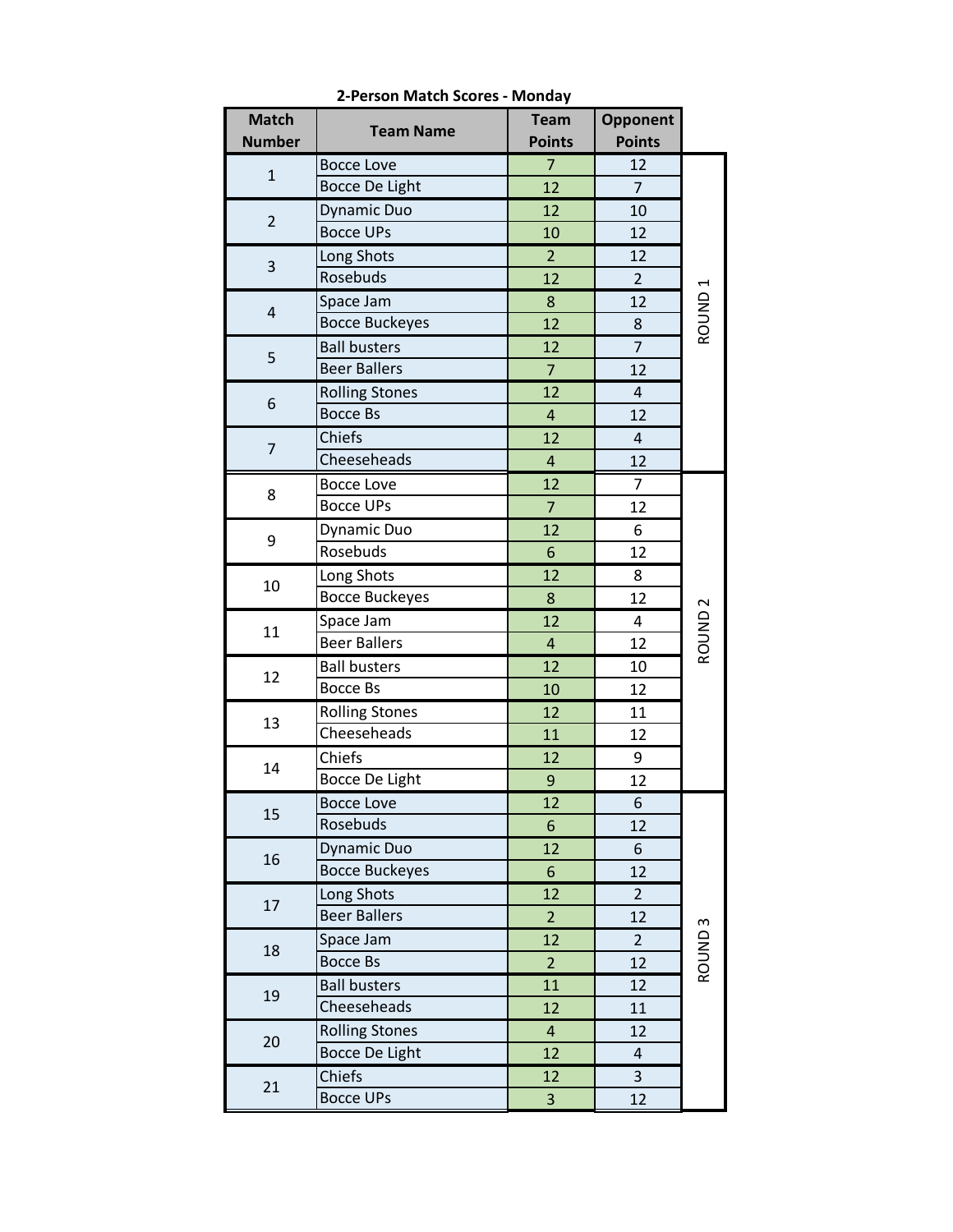| <b>Match</b><br><b>Number</b> | <b>Team Name</b>      | <b>Team</b><br><b>Points</b> | Opponent<br><b>Points</b> |                    |
|-------------------------------|-----------------------|------------------------------|---------------------------|--------------------|
|                               | <b>Bocce Love</b>     | 7                            | 12                        |                    |
| 22                            | <b>Bocce Buckeyes</b> | 12                           | 7                         |                    |
| 23                            | Dynamic Duo           | 12                           | 9                         |                    |
|                               | <b>Beer Ballers</b>   | $9\,$                        | 12                        |                    |
|                               | Long Shots            | 5                            | 12                        |                    |
| 24                            | Bocce Bs              | 12                           | 5                         |                    |
| 25                            | Space Jam             | 5                            | 12                        | ROUND <sub>4</sub> |
|                               | Cheeseheads           | 12                           | 5                         |                    |
| 26                            | <b>Ball busters</b>   | 12                           | 9                         |                    |
|                               | Bocce De Light        | 9                            | 12                        |                    |
| 27                            | <b>Rolling Stones</b> | 10                           | 12                        |                    |
|                               | <b>Bocce UPs</b>      | 12                           | 10                        |                    |
| 28                            | Chiefs                | 12                           | 5                         |                    |
|                               | Rosebuds              | 5                            | 12                        |                    |

**2-Person Match Scores - Monday**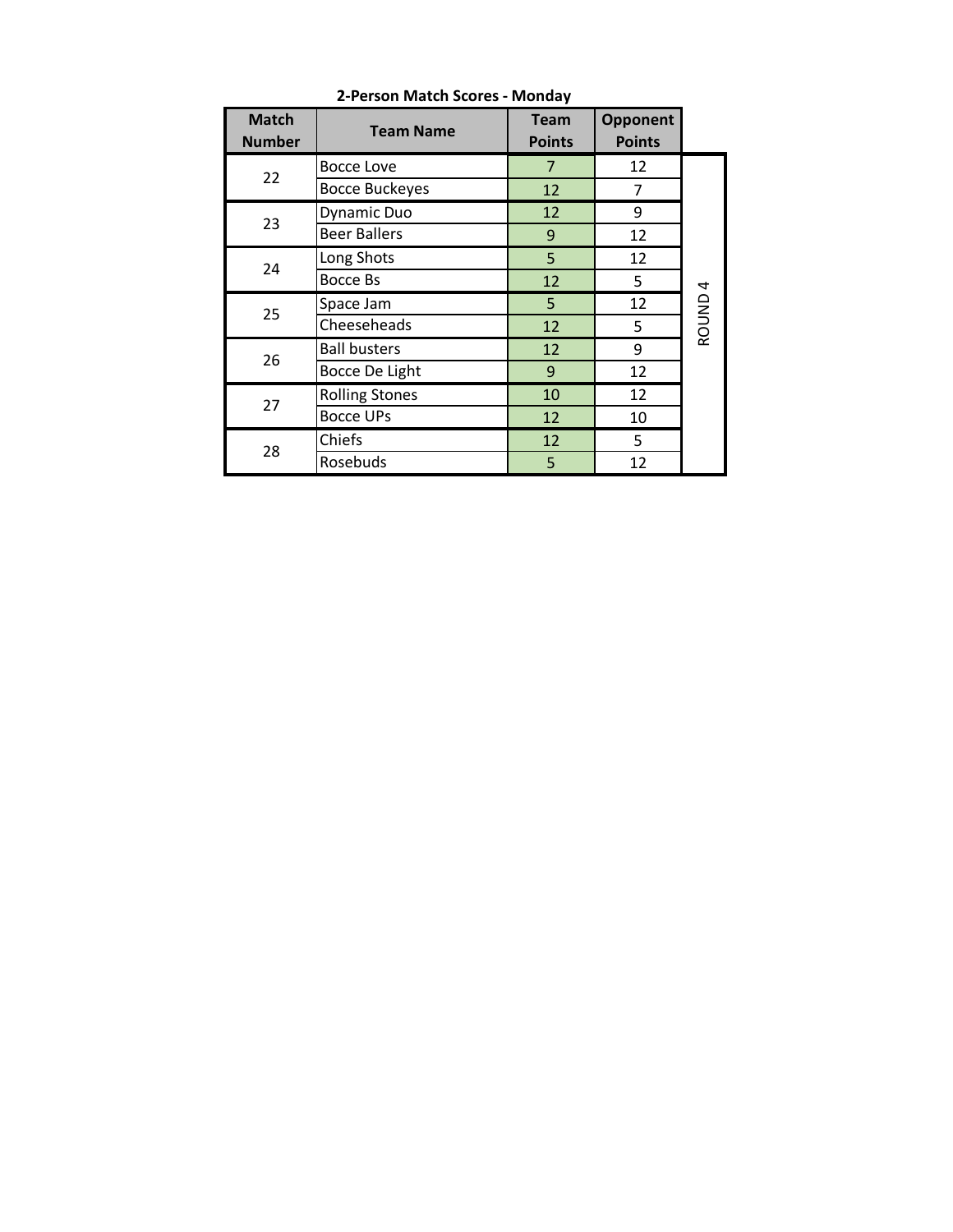|  | Bocce 2-Person Results Verification - Monday |  |  |  |
|--|----------------------------------------------|--|--|--|
|  |                                              |  |  |  |

| <b>Team Name</b>      | Round 1        |                | Round 2 |      | Round 3        |                | Round 4        |      | <b>Totals</b> |      |
|-----------------------|----------------|----------------|---------|------|----------------|----------------|----------------|------|---------------|------|
|                       | Team           | Opp.           | Team    | Opp. | Team           | Opp.           | Team           | Opp. | Team          | Opp. |
| <b>Bocce Love</b>     | 7              | 12             | 12      | 7    | 12             | 6              | 7              | 12   | 38            | 37   |
| <b>Dynamic Duo</b>    | 12             | 10             | 12      | 6    | 12             | 6              | 12             | 9    | 48            | 31   |
| Long Shots            | $\overline{2}$ | 12             | 12      | 8    | 12             | $\overline{2}$ | 5              | 12   | 31            | 34   |
| Space Jam             | 8              | 12             | 12      | 4    | 12             | $\overline{2}$ | 5              | 12   | 37            | 30   |
| <b>Ball busters</b>   | 12             | $\overline{7}$ | 12      | 10   | 11             | 12             | 12             | 9    | 47            | 38   |
| <b>Rolling Stones</b> | 12             | 4              | 12      | 11   | $\overline{4}$ | 12             | 10             | 12   | 38            | 39   |
| <b>Chiefs</b>         | 12             | $\overline{4}$ | 12      | 9    | 12             | $\overline{3}$ | 12             | 5    | 48            | 21   |
| Bocce De Light        | 12             | $\overline{7}$ | 9       | 12   | 12             | $\overline{4}$ | 9              | 12   | 42            | 35   |
| <b>Bocce UPs</b>      | 10             | 12             | 7       | 12   | $\overline{3}$ | 12             | 12             | 10   | 32            | 46   |
| Rosebuds              | 12             | $\overline{2}$ | 6       | 12   | 6              | 12             | $5\phantom{.}$ | 12   | 29            | 38   |
| <b>Bocce Buckeyes</b> | 12             | 8              | 8       | 12   | 6              | 12             | 12             | 7    | 38            | 39   |
| <b>Beer Ballers</b>   | $\overline{7}$ | 12             | 4       | 12   | $\overline{2}$ | 12             | 9              | 12   | 22            | 48   |
| <b>Bocce Bs</b>       | $\overline{4}$ | 12             | 10      | 12   | $\overline{2}$ | 12             | 12             | 5    | 28            | 41   |
| <b>Cheeseheads</b>    | 4              | 12             | 11      | 12   | 12             | 11             | 12             | 5    | 39            | 40   |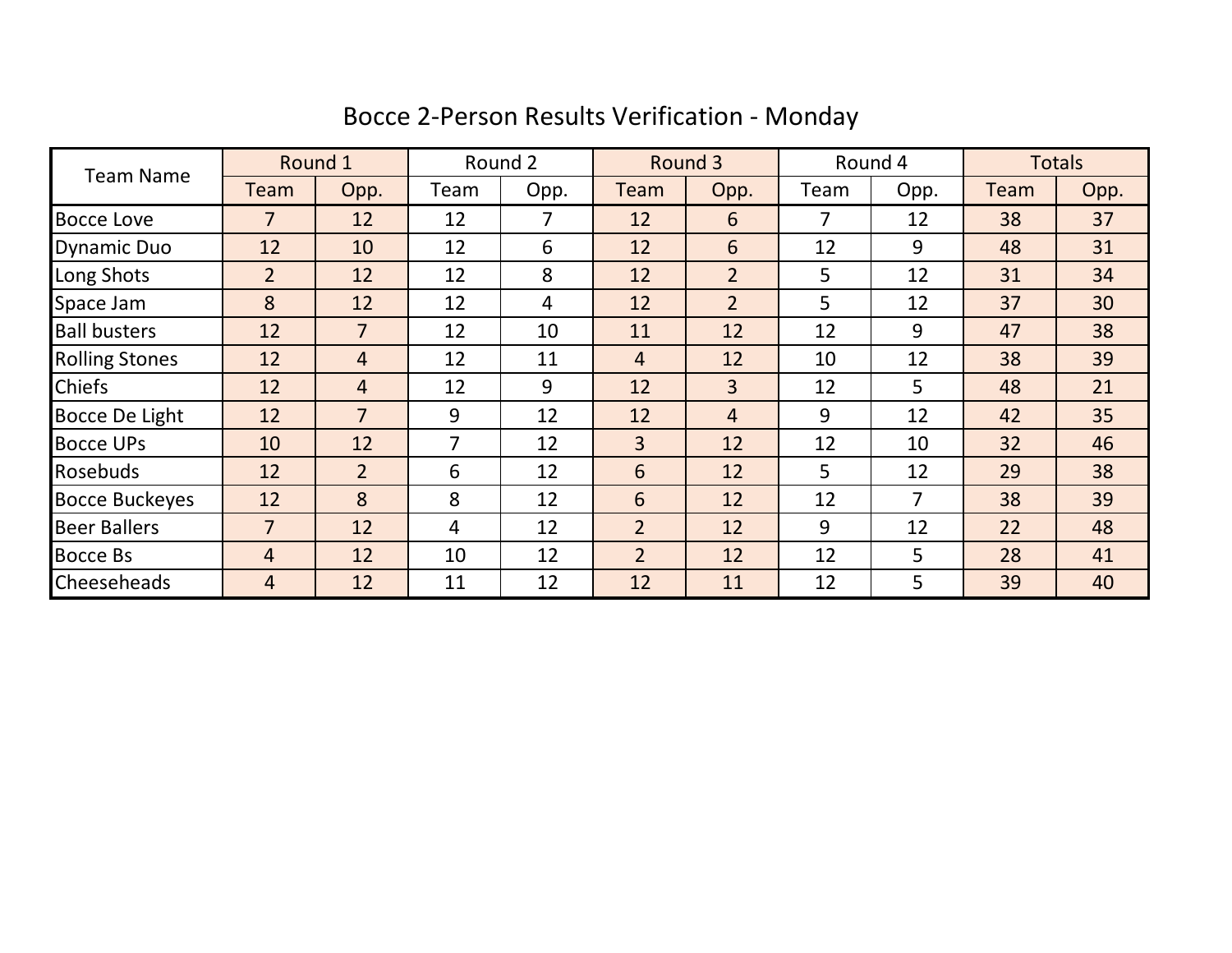## **Mesquite Senior Games 2021 Fall 2-Person Bocce Results - Monday**

| <b>Team Name</b>      | <b>Total Team</b><br><b>Points</b> | <b>Total</b><br><b>Opponent</b><br><b>Points</b> | <b>Ranking</b> |
|-----------------------|------------------------------------|--------------------------------------------------|----------------|
| <b>Bocce Love</b>     | 38                                 | 37                                               | 6              |
| <b>Dynamic Duo</b>    | 48                                 | 31                                               | $\overline{2}$ |
| Long Shots            | 31                                 | 34                                               | 10             |
| Space Jam             | 37                                 | 30                                               | 8              |
| <b>Ball busters</b>   | 47                                 | 38                                               | 3              |
| <b>Rolling Stones</b> | 38                                 | 39                                               | 7              |
| <b>Chiefs</b>         | 48                                 | 21                                               | $\overline{1}$ |
| Bocce De Light        | 42                                 | 35                                               | 4              |
| <b>Bocce UPs</b>      | 32                                 | 46                                               | 9              |
| Rosebuds              | 29                                 | 38                                               | 11             |
| <b>Bocce Buckeyes</b> | 38                                 | 39                                               | 7              |
| <b>Beer Ballers</b>   | 22                                 | 48                                               | 13             |
| <b>Bocce Bs</b>       | 28                                 | 41                                               | 12             |
| Cheeseheads           | 39                                 | 40                                               | 5              |

Casino Winners

Steve Raddatz Ken Hoover Sharon Raddatz Sharon Brasel **Brent Young** Chuck Werner Bob Oxley Shawn Bradshaw Pat Schultz Greg Cross

#### **Bocce 2-Person Teams**

| Team Number | <b>Team Name</b>    | <b>Team Members</b>                         |
|-------------|---------------------|---------------------------------------------|
| Team 1      | Bocce Love          | Sharon Brasel/Pat Schulze                   |
| Team 2      | Dynamic Duo         | Sharon Sutler/George Brack                  |
| Team 3      | Long Shots          | Claudia Carlsen/Barb Russell                |
| Team 4      | Space Jam           | John Carr/Robert Oxley                      |
| Team 5      | <b>Ball busters</b> | Greg Cross/Chuck Werner                     |
| Team 6      |                     | Rolling Stones Kevin Flowers/Marc Menashe   |
| Team 7      | Chiefs              | Kenneth Hoover/John Maystadt                |
| Team 8      |                     | Bocce De Light Sharon Raddatz/Steve Raddatz |
| Team 9      | <b>Bocce UPs</b>    | Kenneth Riswick/Brent Young                 |
| Team 10     | Rosebuds            | John Rosen/Nancy Rosen                      |
| Team 11     |                     | Bocce Buckeye: Mike Schultz/Pat Schultz     |
| Team 12     | <b>Beer Ballers</b> | Ben Bradshaw/Chris Bradshaw                 |
| Team 13     | Bocce Bs            | Shawn Bradshaw/Tina Bradshaw                |
| Team 14     | Cheeseheads         | Debra Zais/Dennis Zais                      |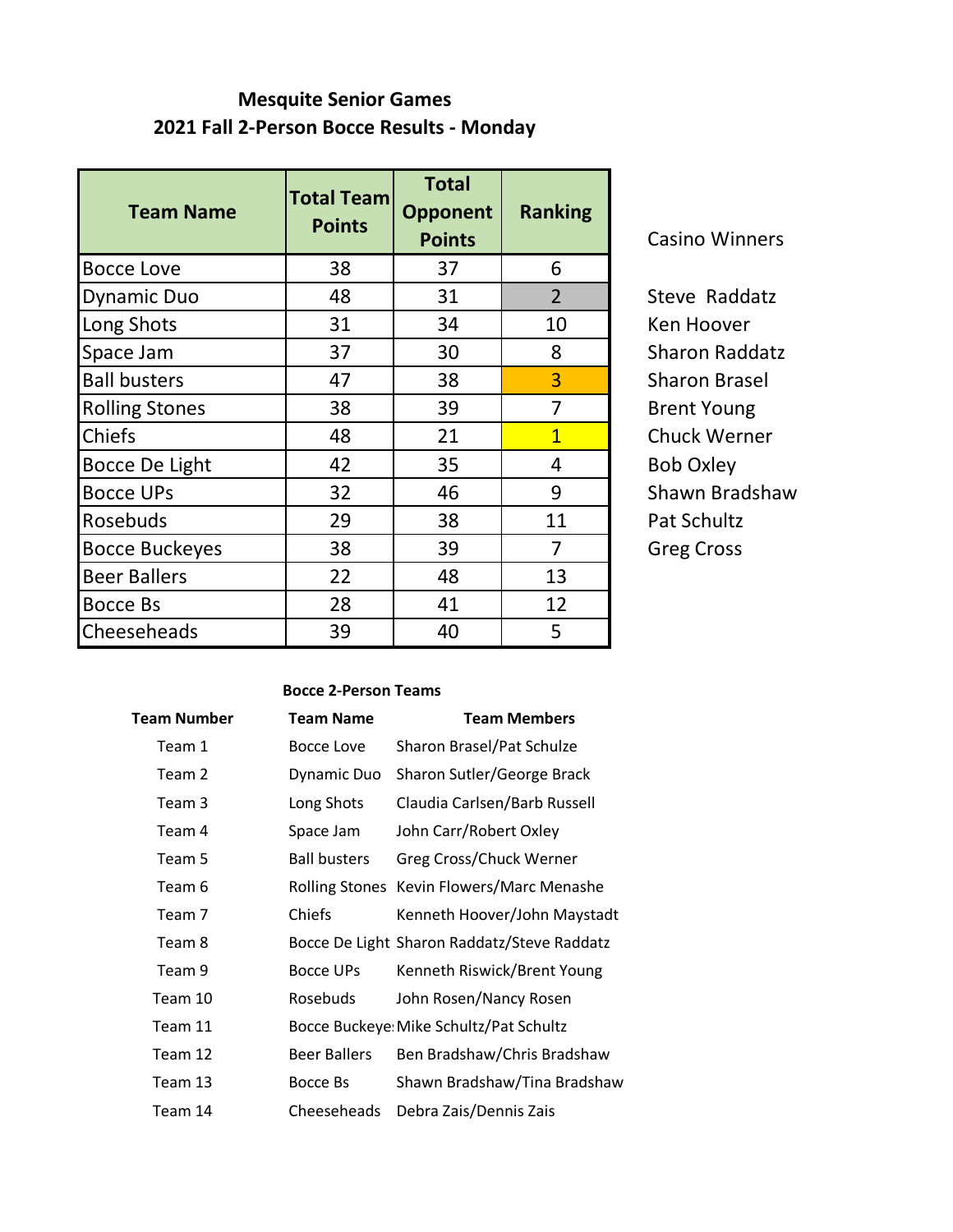| <b>Match</b>   | <b>Team Name</b>      | <b>Team</b>      | Opponent       |                    |
|----------------|-----------------------|------------------|----------------|--------------------|
| <b>Number</b>  |                       | <b>Points</b>    | <b>Points</b>  |                    |
| $\mathbf{1}$   | Gay 90s               | 9                | 12             |                    |
|                | The Golfers           | 12               | 9              |                    |
| $\overline{2}$ | Low Rollers           | 12               | 0              |                    |
|                | <b>Team Ross</b>      | $\mathbf 0$      | 12             |                    |
| 3              | Lady Legends          | 12               | 11             |                    |
|                | New Kids on the Bocce | 11               | 12             |                    |
| $\overline{4}$ | Legends               | 12               | 5              | ROUND <sub>1</sub> |
|                | <b>Beer Ballers</b>   | 5                | 12             |                    |
| 5              | <b>High Rollers</b>   | 12               | 6              |                    |
|                | <b>Bocce Bs</b>       | $\boldsymbol{6}$ | 12             |                    |
|                | Spud'z Hoomanz        | 3                | 12             |                    |
| 6              | Space Jam             | 12               | 3              |                    |
|                | Covert opps           | 11               | 12             |                    |
| $\overline{7}$ | <b>Bocce Bashers</b>  | 12               | 11             |                    |
|                | Gay 90s               | 12               | 4              |                    |
| 8              | <b>Team Ross</b>      | $\overline{4}$   | 12             |                    |
|                | Low Rollers           | 11               | 12             |                    |
| 9              | New Kids on the Bocce | 12               | 11             |                    |
| 10             | Lady Legends          | 5                | 12             |                    |
|                | <b>Beer Ballers</b>   | 12               | 5              |                    |
|                | Legends               | 12               | 5              | ROUND <sub>2</sub> |
| 11             | <b>Bocce Bs</b>       | 5                | 12             |                    |
| 12             | <b>High Rollers</b>   | 9                | 12             |                    |
|                | Space Jam             | 12               | 9              |                    |
| 13             | Spud'z Hoomanz        | 3                | 12             |                    |
|                | <b>Bocce Bashers</b>  | 12               | 3              |                    |
| 14             | Covert opps           | 12               | 5              |                    |
|                | The Golfers           | 5                | 12             |                    |
|                | Gay 90s               | 12               | 10             |                    |
| 15             | New Kids on the Bocce | 10               | 12             |                    |
|                | Low Rollers           | 3                | 12             |                    |
| 16             | <b>Beer Ballers</b>   | 12               | 3              |                    |
|                | Lady Legends          | 9                | 12             |                    |
| 17             | <b>Bocce Bs</b>       | 12               | 9              |                    |
|                | Legends               | 12               | 8              |                    |
| 18             | Space Jam             | 8                | 12             | ROUND <sub>3</sub> |
|                | <b>High Rollers</b>   | $6\phantom{a}$   | 12             |                    |
| 19             | <b>Bocce Bashers</b>  | 12               | 6              |                    |
|                | Spud'z Hoomanz        | $\overline{7}$   | 12             |                    |
| 20             | The Golfers           | 12               | $\overline{7}$ |                    |
|                | Covert opps           | 12               | 3              |                    |
| 21             | <b>Team Ross</b>      | 3                | 12             |                    |

**2-Person Match Scores - Wednesday**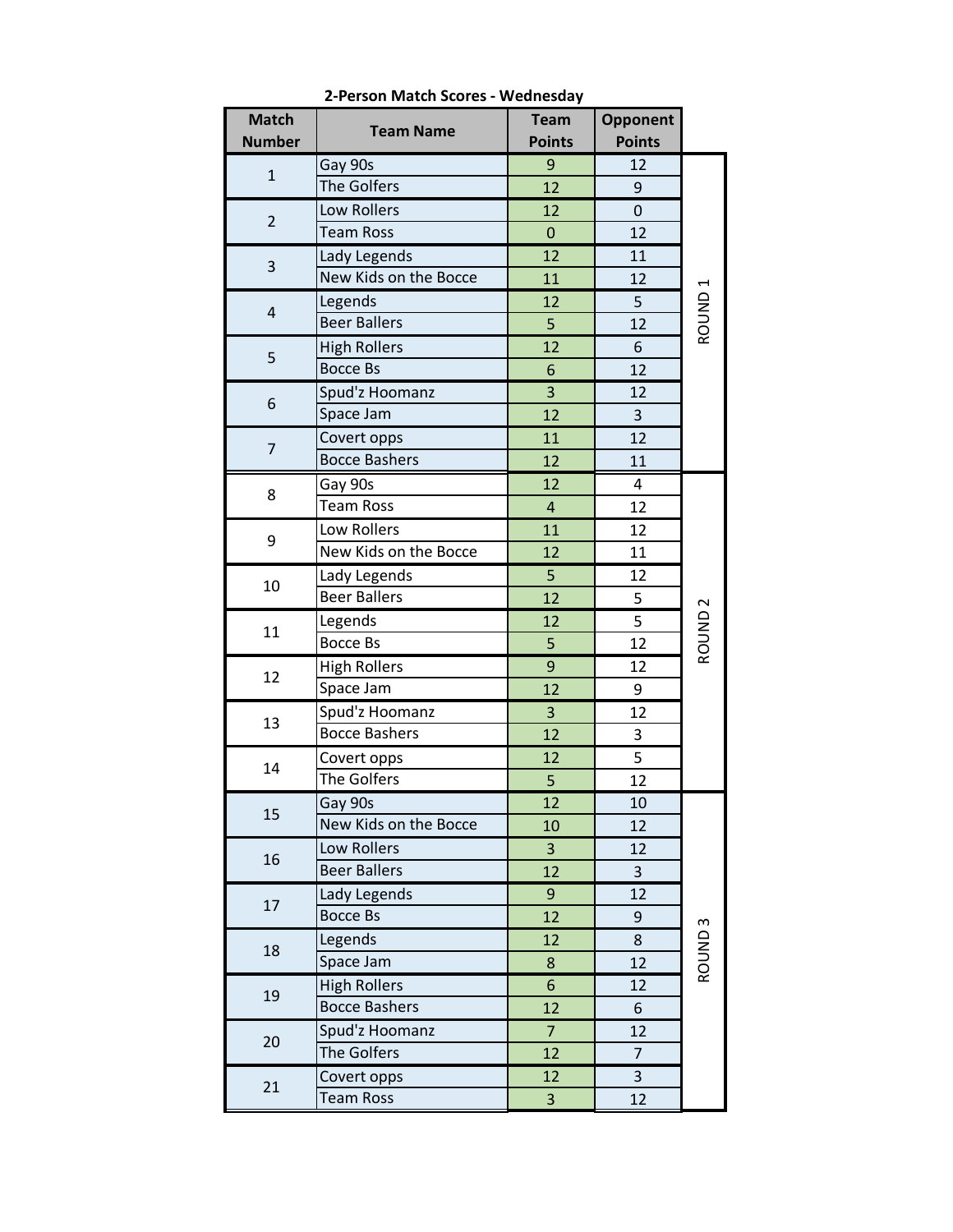| <b>Match</b><br><b>Number</b> | <b>Team Name</b>      | <b>Team</b><br><b>Points</b> | Opponent<br><b>Points</b> |                    |
|-------------------------------|-----------------------|------------------------------|---------------------------|--------------------|
|                               | Gay 90s               | 12                           | 2                         |                    |
| 22                            | <b>Beer Ballers</b>   | $\overline{2}$               | 12                        |                    |
| 23                            | Low Rollers           | 12                           | 7                         |                    |
|                               | Bocce Bs              | 7                            | 12                        |                    |
| 24                            | Lady Legends          | 3                            | 12                        |                    |
|                               | Space Jam             | 12                           | 3                         |                    |
| 25                            | Legends               | 12                           | 0                         | ROUND <sub>4</sub> |
|                               | <b>Bocce Bashers</b>  | $\Omega$                     | 12                        |                    |
| 26                            | <b>High Rollers</b>   | 9                            | 12                        |                    |
|                               | The Golfers           | 12                           | 9                         |                    |
| 27                            | Spud'z Hoomanz        | $\overline{7}$               | 12                        |                    |
|                               | <b>Team Ross</b>      | 12                           | 7                         |                    |
| 28                            | Covert opps           | 12                           | 0                         |                    |
|                               | New Kids on the Bocce | 0                            | 12                        |                    |

**2-Person Match Scores - Wednesday**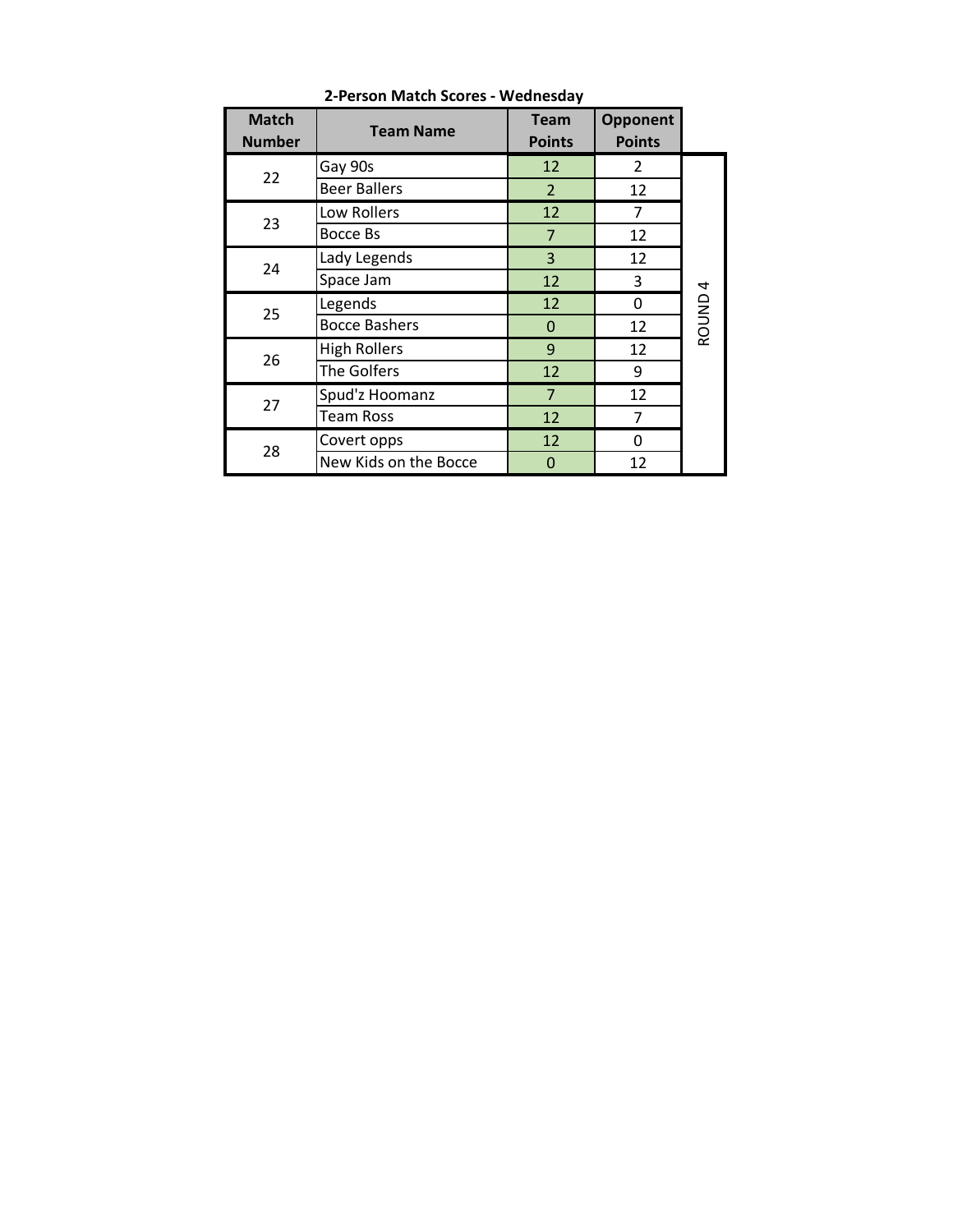|                      |                | Round 1        |      | Round 2        |                | Round 3        |                | Round 4        |             | <b>Totals</b> |
|----------------------|----------------|----------------|------|----------------|----------------|----------------|----------------|----------------|-------------|---------------|
| <b>Team Name</b>     | Team           | Opp.           | Team | Opp.           | Team           | Opp.           | Team           | Opp.           | <b>Team</b> | Opp.          |
| Gay 90s              | 9              | 12             | 12   | 4              | 12             | 10             | 12             | $\overline{2}$ | 45          | 28            |
| Low Rollers          | 12             | $\overline{0}$ | 11   | 12             | $\overline{3}$ | 12             | 12             | 7              | 38          | 31            |
| Lady Legends         | 12             | 11             | 5    | 12             | 9              | 12             | 3              | 12             | 29          | 47            |
| Legends              | 12             | 5              | 12   | 5              | 12             | 8              | 12             | $\mathbf 0$    | 48          | 18            |
| <b>High Rollers</b>  | 12             | 6              | 9    | 12             | 6              | 12             | 9              | 12             | 36          | 42            |
| Spud'z Hoomanz       | $\overline{3}$ | 12             | 3    | 12             | $\overline{7}$ | 12             | 7              | 12             | 20          | 48            |
| Covert opps          | 11             | 12             | 12   | 5              | 12             | 3              | 12             | $\mathbf 0$    | 47          | 20            |
| The Golfers          | 12             | 9              | 5    | 12             | 12             | $\overline{7}$ | 12             | 9              | 41          | 37            |
| <b>Team Ross</b>     | $\overline{0}$ | 12             | 4    | 12             | $\overline{3}$ | 12             | 12             | $\overline{7}$ | 19          | 43            |
| New Kids on the Bd   | 11             | 12             | 12   | 11             | 10             | 12             | $\mathbf 0$    | 12             | 33          | 47            |
| <b>Beer Ballers</b>  | 5 <sup>1</sup> | 12             | 12   | 5 <sup>5</sup> | 12             | 3              | $\overline{2}$ | 12             | 31          | 32            |
| <b>Bocce Bs</b>      | 6              | 12             | 5    | 12             | 12             | 9              | $\overline{7}$ | 12             | 30          | 45            |
| Space Jam            | 12             | $\overline{3}$ | 12   | 9              | 8              | 12             | 12             | 3              | 44          | 27            |
| <b>Bocce Bashers</b> | 12             | 11             | 12   | $\overline{3}$ | 12             | 6              | $\mathbf 0$    | 12             | 36          | 32            |

# Bocce 2-Person Results Verification - Wednesday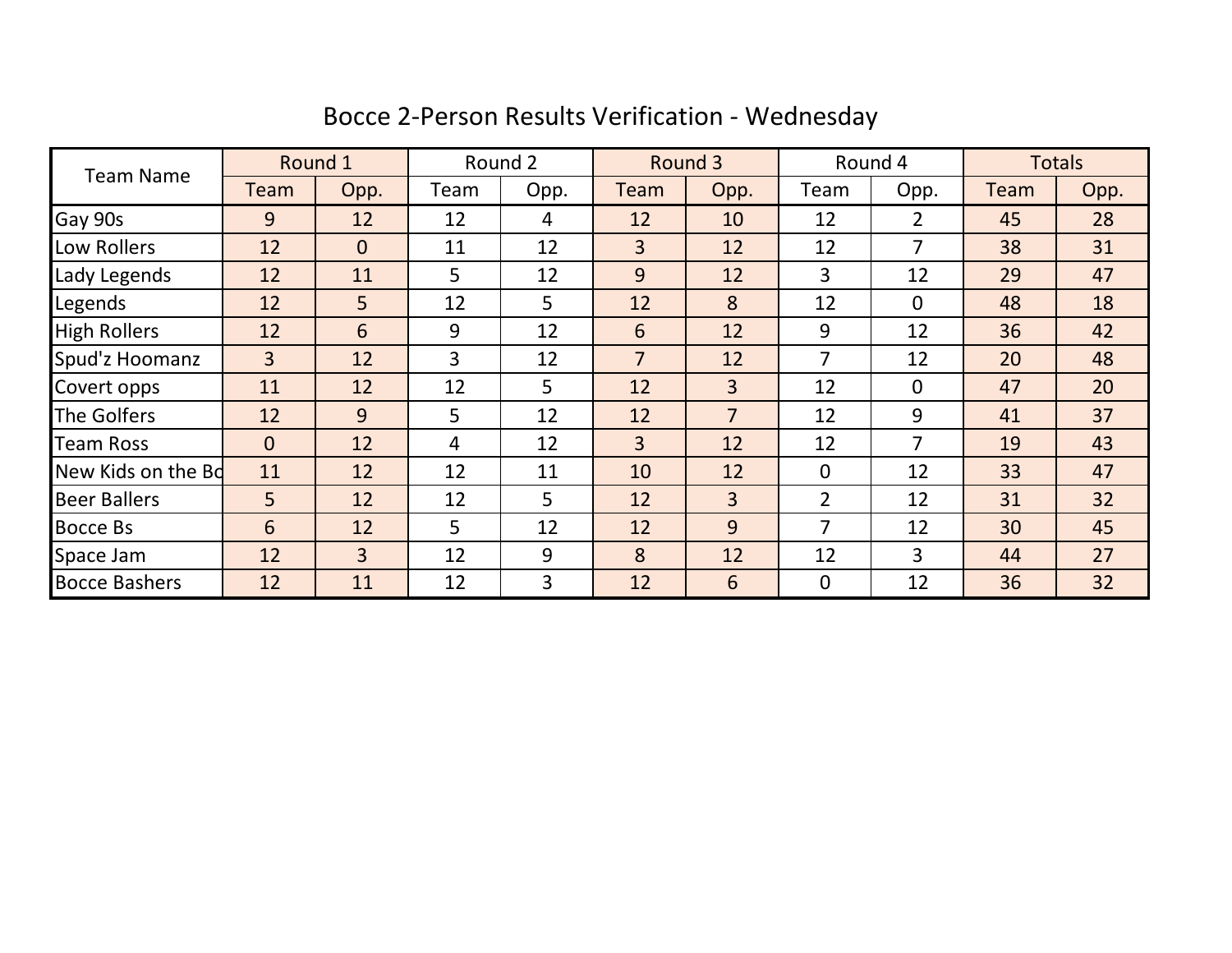## **Mesquite Senior Games 2021 Fall 2-Person Bocce Results - Wednesday**

| <b>Team Name</b>      | <b>Total Team</b><br><b>Points</b> | <b>Total</b><br><b>Opponent</b><br><b>Points</b> | <b>Ranking</b> | Casino W         |
|-----------------------|------------------------------------|--------------------------------------------------|----------------|------------------|
| Gay 90s               | 45                                 | 28                                               | 3              | Dan Aslin        |
| Low Rollers           | 38                                 | 31                                               | 6              | Mark Niel        |
| Lady Legends          | 29                                 | 47                                               | 12             | Sharon N         |
| Legends               | 48                                 | 18                                               | $\mathbf{1}$   | Linda Van        |
| <b>High Rollers</b>   | 36                                 | 42                                               | 8              | Verla Ahe        |
| Spud'z Hoomanz        | 20                                 | 48                                               | 13             | Merv Nev         |
| Covert opps           | 47                                 | 20                                               | $\overline{2}$ | John Bian        |
| The Golfers           | 41                                 | 37                                               | 5              | Carol Cov        |
| <b>Team Ross</b>      | 19                                 | 43                                               | 14             | <b>Ron Vand</b>  |
| New Kids on the Bocce | 33                                 | 47                                               | 9              | John Carr        |
| <b>Beer Ballers</b>   | 31                                 | 32                                               | 10             | <b>Rocky Dip</b> |
| <b>Bocce Bs</b>       | 30                                 | 45                                               | 11             | <b>Jean Ross</b> |
| Space Jam             | 44                                 | 27                                               | 4              | <b>Becky Fer</b> |
| <b>Bocce Bashers</b>  | 36                                 | 32                                               | 7              |                  |

Casino Winners Dan Aslin (2) Mark Nielson Sharon Newell Linda Vandervolgen Verla Aherns Merv Newell John Bianco Carol Covert Ron Vandervolgen Rocky Dippel Jean Ross Becky Feronti

#### **Bocce 2-Person Teams**

| Team Number | <b>Team Name</b>    | <b>Team Members</b>                               |
|-------------|---------------------|---------------------------------------------------|
| Team 1      | Gay 90s             | Verla Ahrens/Rose Daniele                         |
| Team 2      | Low Rollers         | Daniel Aslin/Jan Aslin                            |
| Team 3      | Lady Legends        | Janis Bianco/Sharon Newell                        |
| Team 4      | Legends             | John Bianco/Mervin Newell                         |
| Team 5      | <b>High Rollers</b> | Barry Hiatt/Patricia Hiatt                        |
| Team 6      | Spud'z Hoomanz      | Diane Minor/James Minor                           |
| Team 7      | Covert opps         | Carol Covert/Mark Nilsson                         |
| Team 8      | The Golfers         | Randy Carrado/Dennis Sviontek                     |
| Team 9      | <b>Team Ross</b>    | Jean Ross/Becky Feronti                           |
| Team 10     |                     | New Kids on the B Linda Vandervolgen/Ronald Vande |
| Team 11     | <b>Beer Ballers</b> | Ben Bradshaw/Ruby Sviontek                        |
| Team 12     | Bocce Bs            | Shawn Bradshaw/Tina Bradshaw                      |
| Team 13     | Space Jam           | John Carr/Robert Oxley                            |
| Team 14     | Bocce Bashers       | Chip Bradshaw/Rocky Dippel                        |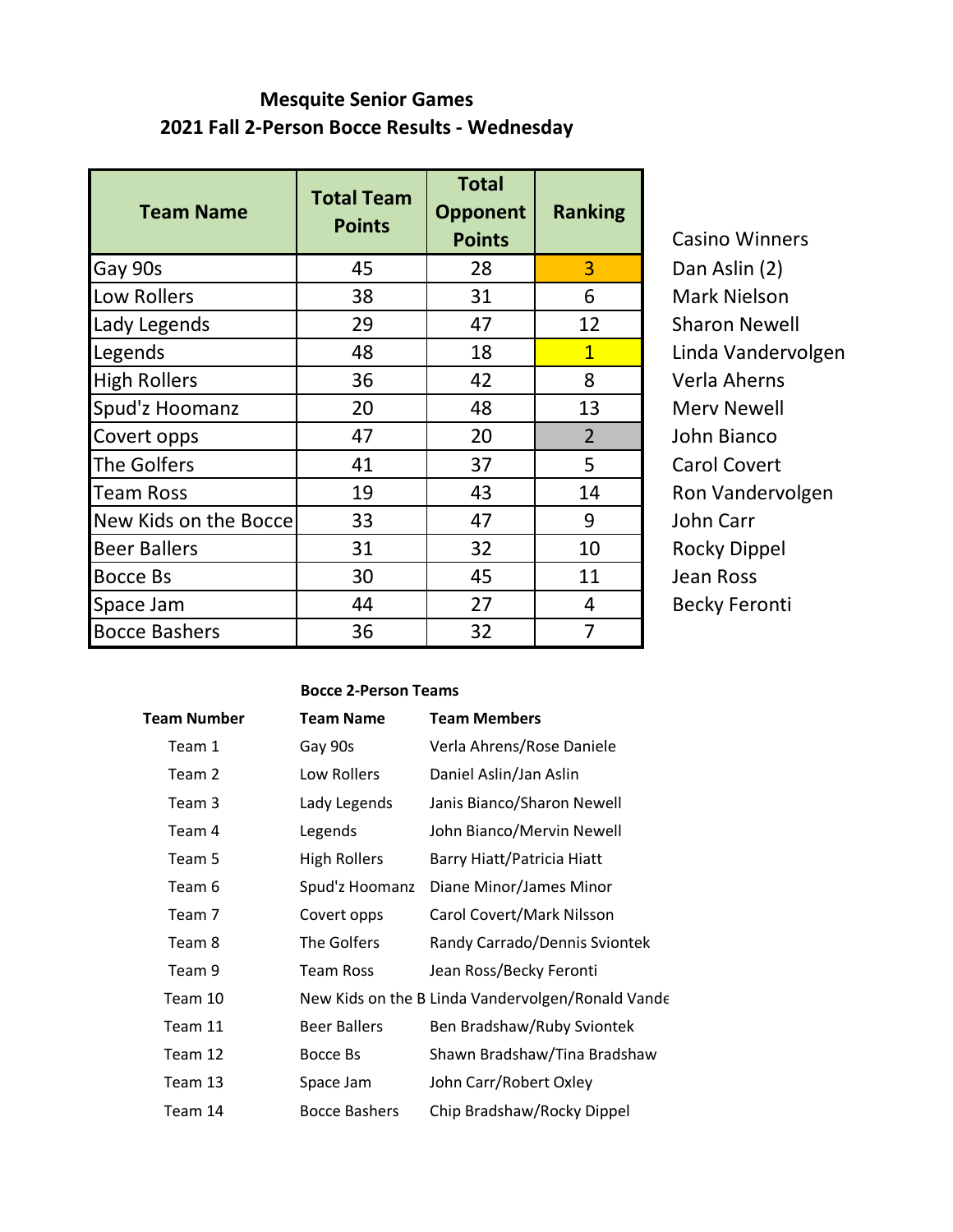| <b>Match</b>   | <b>Team Name</b>       | <b>Team</b>             | Opponent         |                    |
|----------------|------------------------|-------------------------|------------------|--------------------|
| <b>Number</b>  |                        | <b>Points</b>           | <b>Points</b>    |                    |
| $\mathbf{1}$   | <b>Ball Breakers</b>   | 12                      | 11               |                    |
|                | <b>Sexy Seniors</b>    | 11                      | 12               |                    |
| $\overline{2}$ | Long Shots             | 12                      | $\mathbf{1}$     |                    |
|                | ChewBocce              | $\mathbf{1}$            | 12               |                    |
| $\mathsf 3$    | 4 Bocce Ups            | 12                      | $\boldsymbol{9}$ |                    |
|                | <b>Master Blasters</b> | 9                       | 12               |                    |
| $\overline{4}$ | <b>Rolling Stones</b>  | $\overline{2}$          | 12               | ROUND <sub>1</sub> |
|                | 4 Chiefs               | 12                      | $\overline{2}$   |                    |
|                | The Legends            | 12                      | 9                |                    |
| 5              | <b>Beer Ballers</b>    | 9                       | 12               |                    |
|                | <b>Pallino Kissers</b> | $\overline{\mathbf{r}}$ | 12               |                    |
| 6              | Relentless             | 12                      | $\sqrt{4}$       |                    |
|                | <b>Ball Breakers</b>   | 12                      | 5                |                    |
| 7              | ChewBocce              | 5                       | 12               |                    |
|                | Long Shots             | 5                       | 12               |                    |
| 8              | <b>Master Blasters</b> | 12                      | 5                |                    |
| 9              | 4 Bocce Ups            | 5                       | 12               |                    |
|                | 4 Chiefs               | 12                      | 5                | ROUND <sub>2</sub> |
| 10             | <b>Rolling Stones</b>  | 6                       | 12               |                    |
|                | <b>Beer Ballers</b>    | 12                      | 6                |                    |
| 11             | The Legends            | $\bf 8$                 | 12               |                    |
|                | Relentless             | 12                      | 8                |                    |
| 12             | Pallino Kissers        | 8                       | 12               |                    |
|                | <b>Sexy Seniors</b>    | 12                      | 8                |                    |
|                | <b>Ball Breakers</b>   | 12                      | 8                |                    |
| 13             | <b>Master Blasters</b> | $\bf 8$                 | 12               |                    |
| 14             | Long Shots             | $\boldsymbol{9}$        | 12               |                    |
|                | 4 Chiefs               | 12                      | 9                |                    |
| 15             | 4 Bocce Ups            | 12                      | 9                | w                  |
|                | <b>Beer Ballers</b>    | 9                       | 12               |                    |
| 16             | <b>Rolling Stones</b>  | $\overline{2}$          | 12               | ROUND              |
|                | Relentless             | 12                      | $\overline{2}$   |                    |
|                | The Legends            | $\overline{2}$          | 12               |                    |
| 17             | <b>Sexy Seniors</b>    | 12                      | $\overline{2}$   |                    |
|                | Pallino Kissers        | 9                       | 12               |                    |
| 18             | ChewBocce              | 12                      | 9                |                    |

**4-Person Match Scores**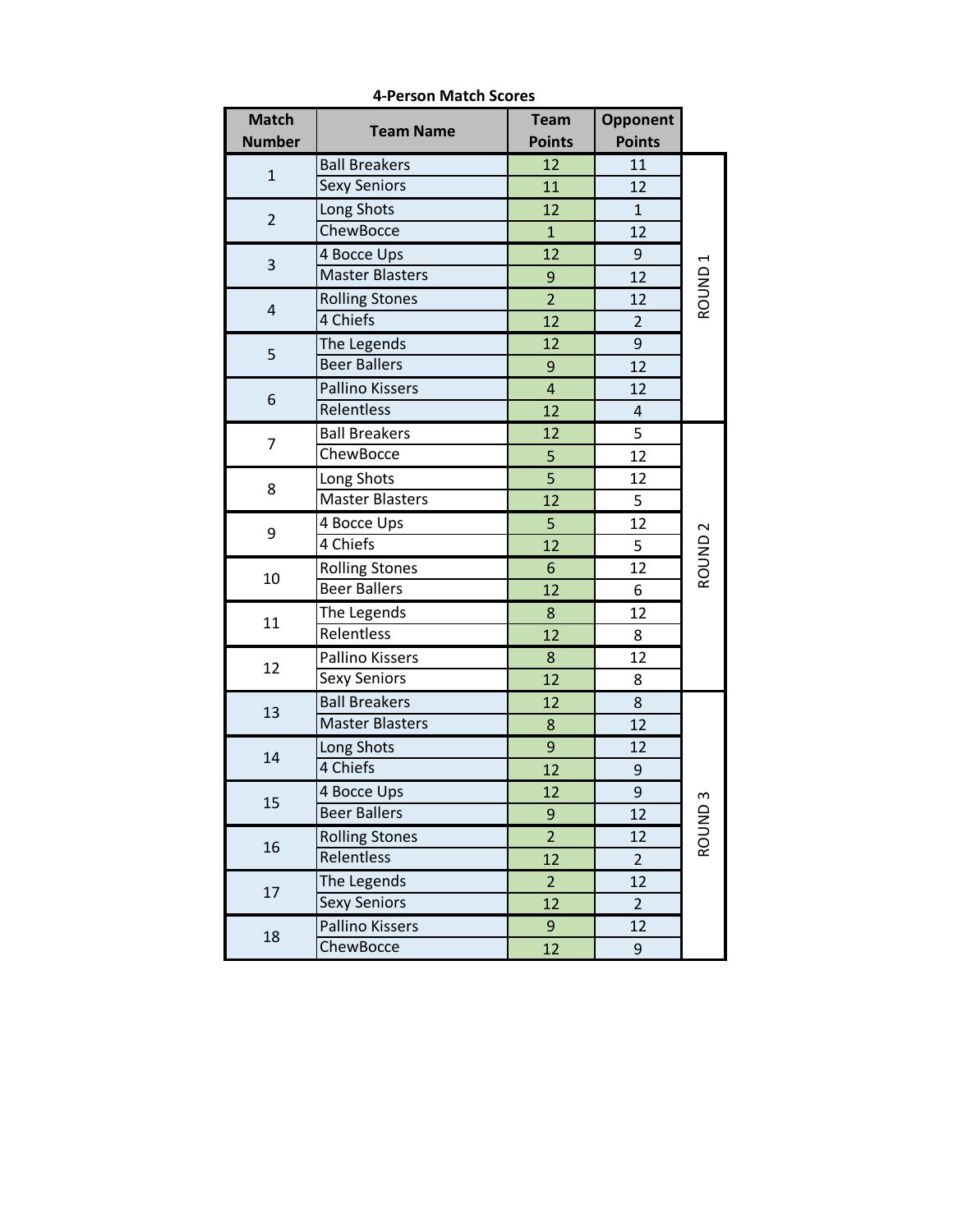| <b>Match</b><br><b>Number</b> | <b>Team Name</b>       | <b>Team</b><br><b>Points</b> | <b>Opponent</b><br><b>Points</b> |                    |
|-------------------------------|------------------------|------------------------------|----------------------------------|--------------------|
| 19                            | <b>Ball Breakers</b>   | 11                           | 12                               |                    |
|                               | 4 Chiefs               | 12                           | 11                               |                    |
| 20                            | Long Shots             | 12                           | 5                                |                    |
|                               | <b>Beer Ballers</b>    | 5                            | 12                               |                    |
| 21                            | 4 Bocce Ups            | $\overline{7}$               | 12                               |                    |
|                               | Relentless             | 12                           | 7                                |                    |
| 22                            | <b>Rolling Stones</b>  | 2                            | 12                               | ROUND <sub>4</sub> |
|                               | <b>Sexy Seniors</b>    | 12                           | $\mathcal{P}$                    |                    |
| 23                            | The Legends            | 12                           | 7                                |                    |
|                               | ChewBocce              | $\overline{7}$               | 12                               |                    |
| 24                            | Pallino Kissers        | 6                            | 12                               |                    |
|                               | <b>Master Blasters</b> | 12                           | 6                                |                    |

**4-Person Match Scores**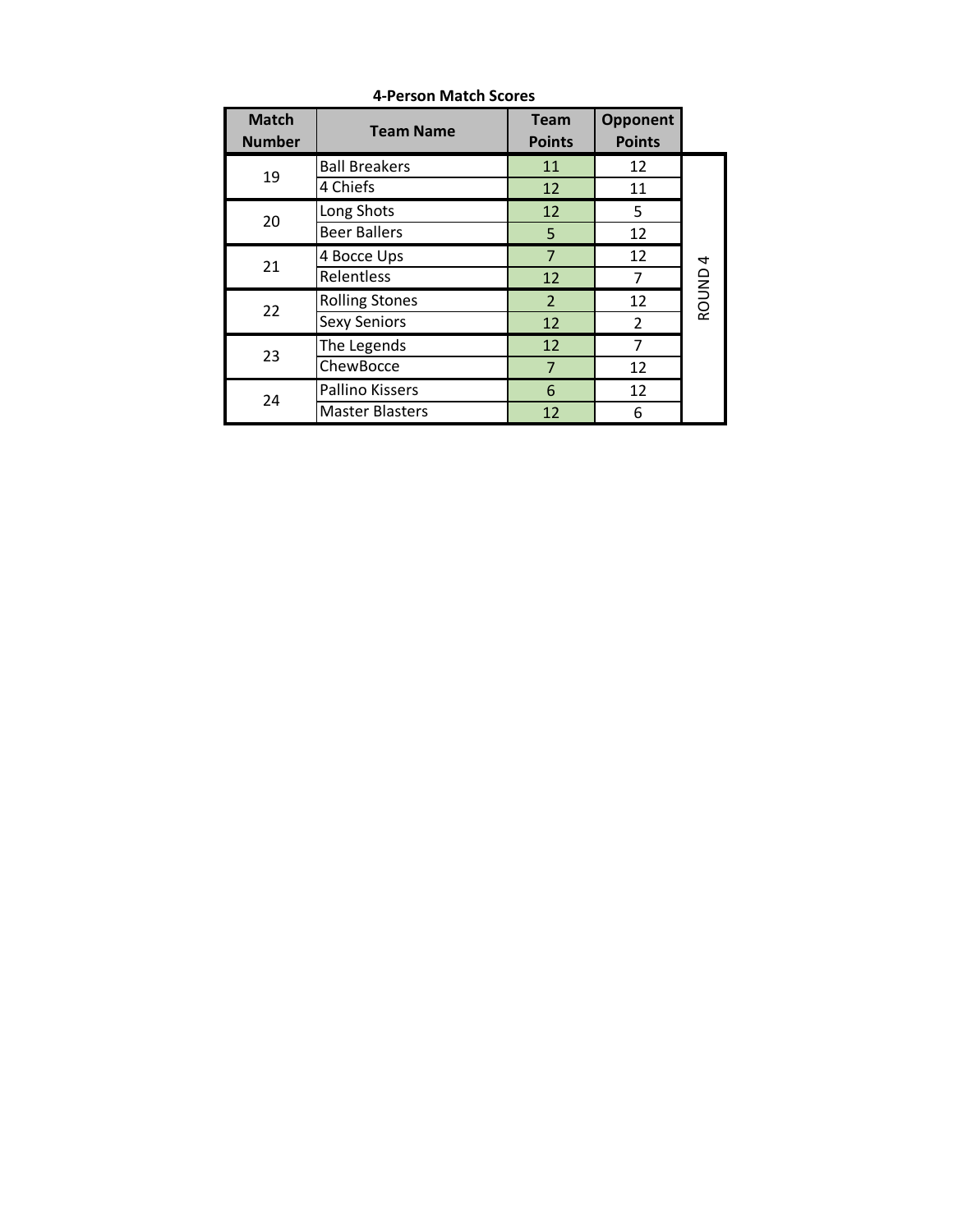| <b>Team Name</b>       | Round 1        |                | Round 2 |      | Round 3        |                | Round 4        |                | <b>Totals</b> |      |
|------------------------|----------------|----------------|---------|------|----------------|----------------|----------------|----------------|---------------|------|
|                        | Team           | Opp.           | Team    | Opp. | Team           | Opp.           | Team           | Opp.           | <b>Team</b>   | Opp. |
| <b>Ball Breakers</b>   | 12             | 11             | 12      | 5    | 12             | 8              | 11             | 12             | 47            | 36   |
| Long Shots             | 12             | $\mathbf{1}$   | 5       | 12   | 9              | 12             | 12             | 5              | 38            | 30   |
| 4 Bocce Ups            | 12             | 9              | 5       | 12   | 12             | 9              | 7              | 12             | 36            | 42   |
| <b>Rolling Stones</b>  | $\overline{2}$ | 12             | 6       | 12   | $\overline{2}$ | 12             | $\overline{2}$ | 12             | 12            | 48   |
| The Legends            | 12             | 9              | 8       | 12   | $\overline{2}$ | 12             | 12             | $\overline{7}$ | 34            | 40   |
| <b>Pallino Kissers</b> | $\overline{4}$ | 12             | 8       | 12   | 9              | 12             | 6              | 12             | 27            | 48   |
| <b>Sexy Seniors</b>    | 11             | 12             | 12      | 8    | 12             | $\overline{2}$ | 12             | $\overline{2}$ | 47            | 24   |
| ChewBocce              | $\mathbf{1}$   | 12             | 5       | 12   | 12             | 9              | 7              | 12             | 25            | 45   |
| <b>Master Blasters</b> | 9              | 12             | 12      | 5    | 8              | 12             | 12             | 6              | 41            | 35   |
| 4 Chiefs               | 12             | $\overline{2}$ | 12      | 5    | 12             | 9              | 12             | 11             | 48            | 27   |
| <b>Beer Ballers</b>    | 9              | 12             | 12      | 6    | 9              | 12             | 5              | 12             | 35            | 42   |
| Relentless             | 12             | $\overline{4}$ | 12      | 8    | 12             | $\overline{2}$ | 12             | $\overline{7}$ | 48            | 21   |
|                        |                |                |         |      |                |                |                |                |               |      |
|                        |                |                |         |      |                |                |                |                |               |      |

Bocce 4-Person Results Verification - Tuesday